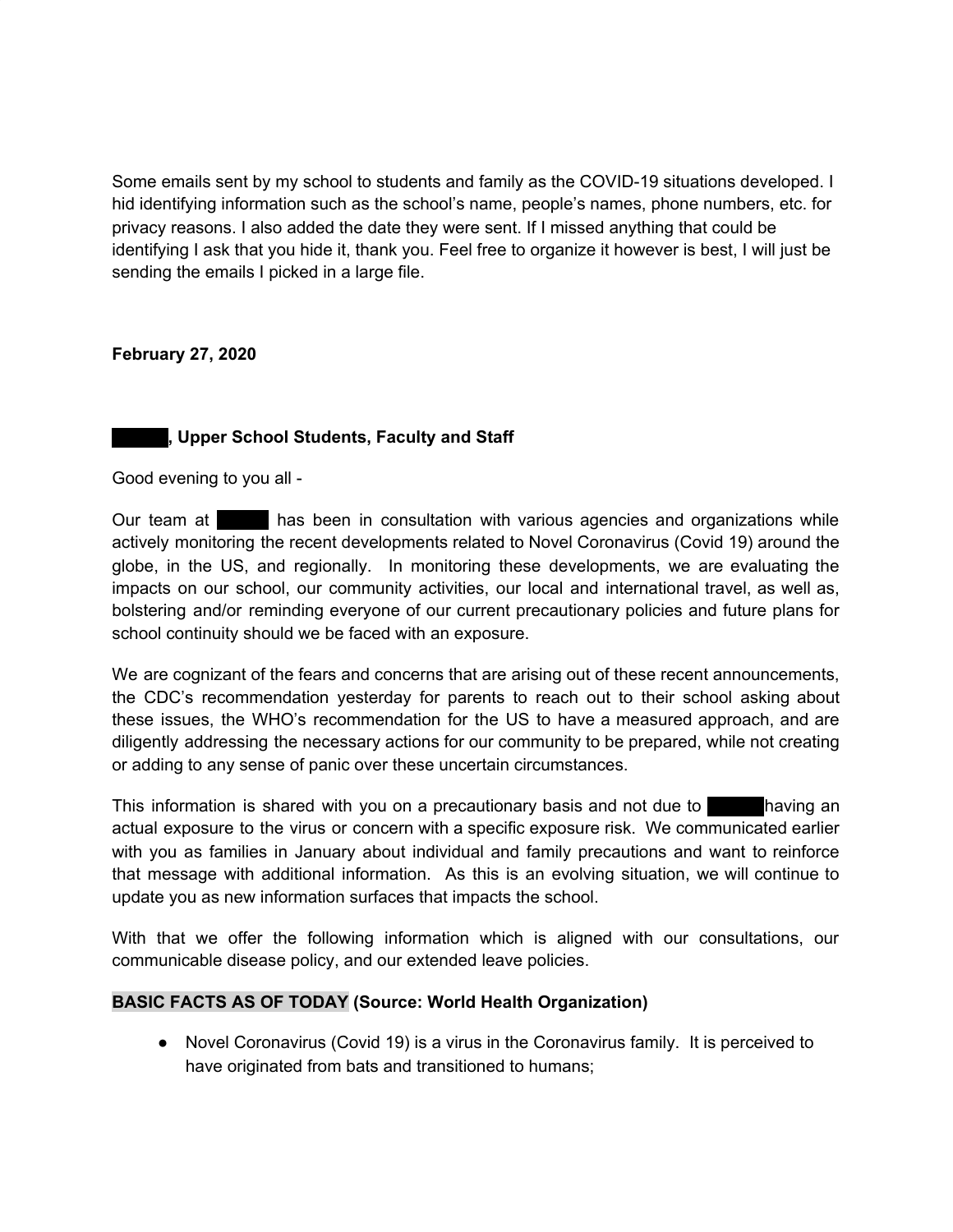- There are 81,109 confirmed cases worldwide; 78,109 in China; 2,918 in 37 countries outside of China; 53 in the US;
- 2,700 deaths have been experienced (none in the US); elderly and the immune compromised are at highest risk;
- There is one (1) confirmed case in Washington State, 2 pending results, and 26 that have been tested with negative results;
- It is less deadly than SARS or MERS flu strains but is more transmissible; and
- Again, does not have an actual exposure or current concern of a specific exposure.

# **SCHOOL PRECAUTIONS**

It is our sincere intent to provide the safest environment for our students and faculty/staff while providing a continuity of educational learning experience – even during an extended closure period.

Here's what we're doing to provide a safer experience for everyone during this time of uncertainty about this situation. Many are from our existing policies for communicable disease, extended closure, and crisis communication plans.

- We are adding additional resources and information around the school for our students, faculty, and staff. That includes informational signage reminding of hand washing, respiratory etiquette, and "stay home when sick" reminders. We also have outfitted all areas with hand sanitizer especially in high traffic areas such as lunchroom, restrooms, and lobbies;
- We are following the Washington Department of Health guidance regarding masks which says, "We are not recommending that people wear masks when they are in public. There is currently no evidence that the virus is spreading in Washington or anywhere in the United States so the health risk to the general public in Washington is low." Due to this, we are not distributing or requiring masks be worn at
- Should we become aware of an exposure that impacts the safety and well-being of our students and faculty/staff, we will make immediate contact with our Public Health Department representative to execute specific precautions or actions necessary related to the nature and extent of the exposure. has been in communication already with the Department in preparation for such an event should it occur.
- In the event of a closure extended or otherwise, we will communicate to all of our community via text, email, social media, and/or media of the closure impacting attendance. This will be similar to the communication you received during our earlier snow closures this year.

In the event of an extended closure lasting more than one day, the Extended Closure Plan will take effect. In general, it calls for –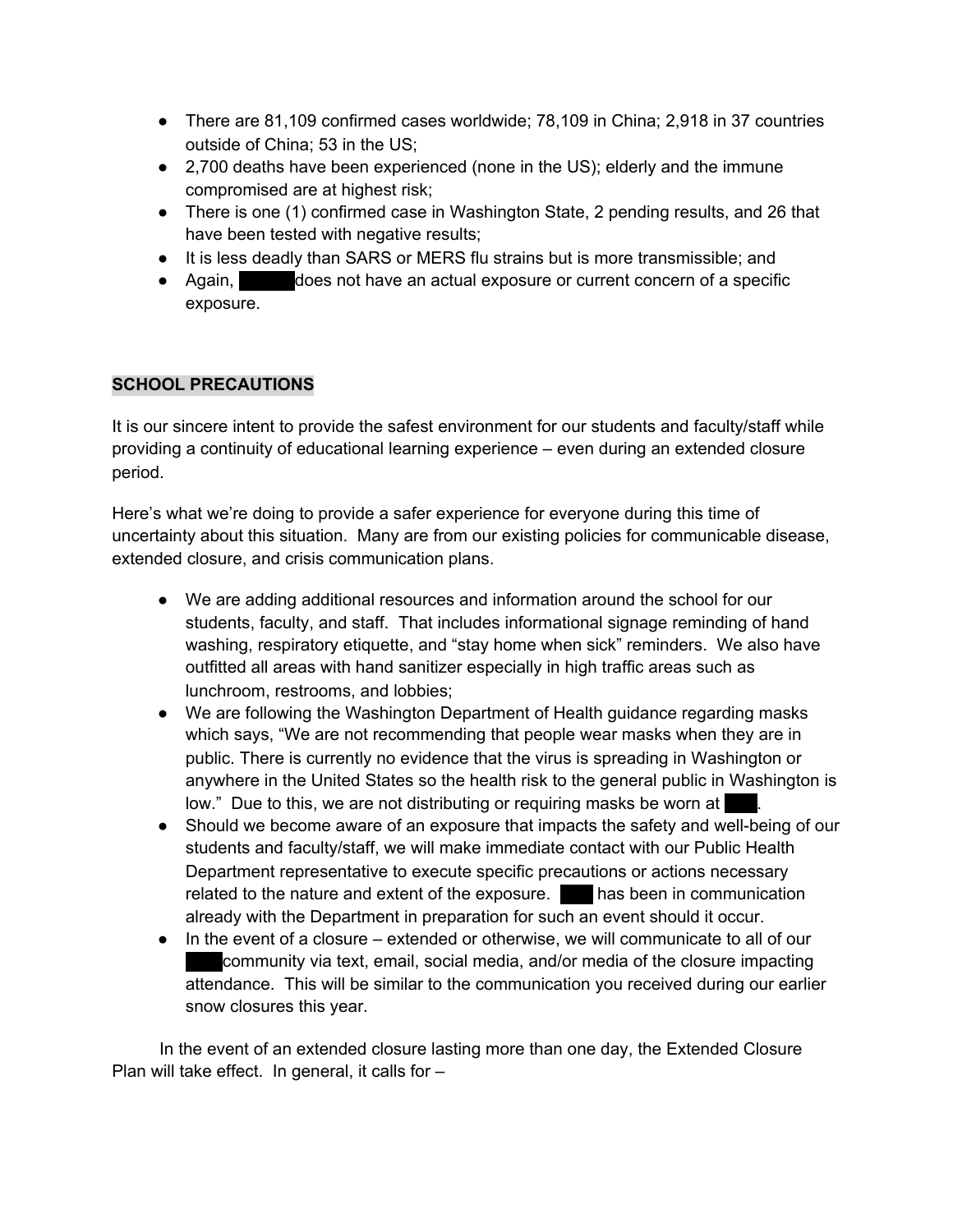- Day 1 There is no expectation for students to connect with Schoology today.
- $\circ$  Day 2 students should connect with Schoology and their email to receive guidance from their teachers on assignments;
- Day 3 and beyond students are expected to connect with their Schoology account and their **highen email for online assignments**, video feeds, and classroom expectations provided by their teacher.
- If determines that an employee may have a communicable disease that could pose a risk to the health of other employees or students, then at the school's sole discretion,the employee may be sent home. The employee may be placed on leave until a medical release is obtained or until has a reasonable basis to believe that the employee does not

pose a risk to others.

● An important consideration shall be to enable the student or employee to remain in or return to the classroom or regular assignment upon receiving assurance from the individual's personal physician and a qualified public health physician that an individual should not pose a health risk to other students and employees in a school setting if proper procedures are followed. An alternate assignment will be considered if a student or employee is not returned to their regular assignment.

We are very aware that certain communities of color and ethnicity are being targeted during this time based on ignorance, fear, and misinformation. That type of profiling is not acceptable in any community and especially in ours striving for inclusivity and belonging. Please let us know immediately should you hear of or feel you are the target of any of these behaviors.

# **PERSONAL PRECAUTIONS**

The recommended individual and family precautionary measures include:

- Hand washing, hand washing, and hand washing with warm, soapy water.
- Respiratory etiquette When coughing and sneezing, cover your mouth and nose with flexed arm or tissue. Throw tissue into bin immediately after use. Clean hands with hand sanitizer or wash hands thoroughly after.
- Avoid touching your eyes, nose and mouth;
- Clean and disinfect high touch areas such as desks, keyboards, phones, etc.
- If you, as employees, students, and any other visitors, are sick, especially if you have a fever, showing signs of cough/flu/pneumonia, shortness of breath, or other respiratory conditions and could be suspected of being contagious, we ask you to **stay home** and seek immediate medical attention;
- If you start to feel sick while at the school, are showing signs of fever/cough/flu/pneumonia or other respiratory conditions, you should **go home** and seek medical attention promptly;
- If you have come in contact with or have a heightened concern that you have been exposed to this or any other communicable disease, seek medical attention promptly and **stay home; and**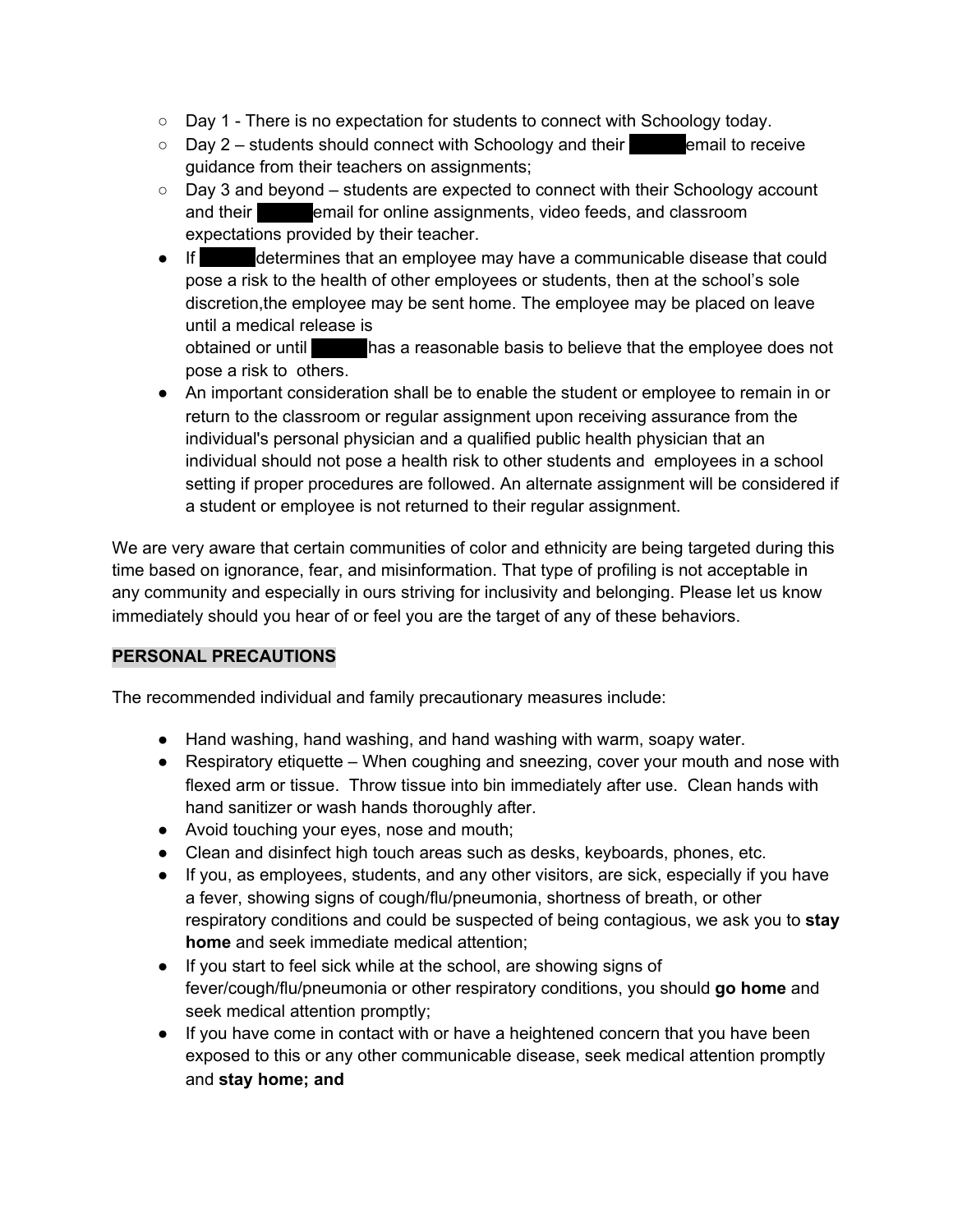● If you have been diagnosed with, have been exposed to, or have restrictions from your medical provider related to Covid 19 or other communicable diseases, please contact or call **phonenumer for a confidential discussion.** 

We are a school that enjoys and celebrates in a variety of community events. We ask that you keep these individual precautions in mind as you attend any or all of them – athletic games, , etc. Stay home if you're sick. Come celebrate, enjoy and please, wash your hands if you attend.

Our future communications shall seek to balance the competing responsibilities to protect an individual's privacy and to disseminate information on diseases of public health significance to the community.

Please be safe, be well, and take good care of yourself.

**In**formational resources for you and your family include:

- [www.who.int/emergencies/diseases/novel-coronavirus-2019](http://www.who.int/emergencies/diseases/novel-coronavirus-2019.com);
- <https://www.doh.wa.gov/Emergencies/Coronavirus>;
- Washington Department of Health Coronavirus Hotline 1-800-525-0127
- <https://www.cdc.gov/coronavirus/index.html>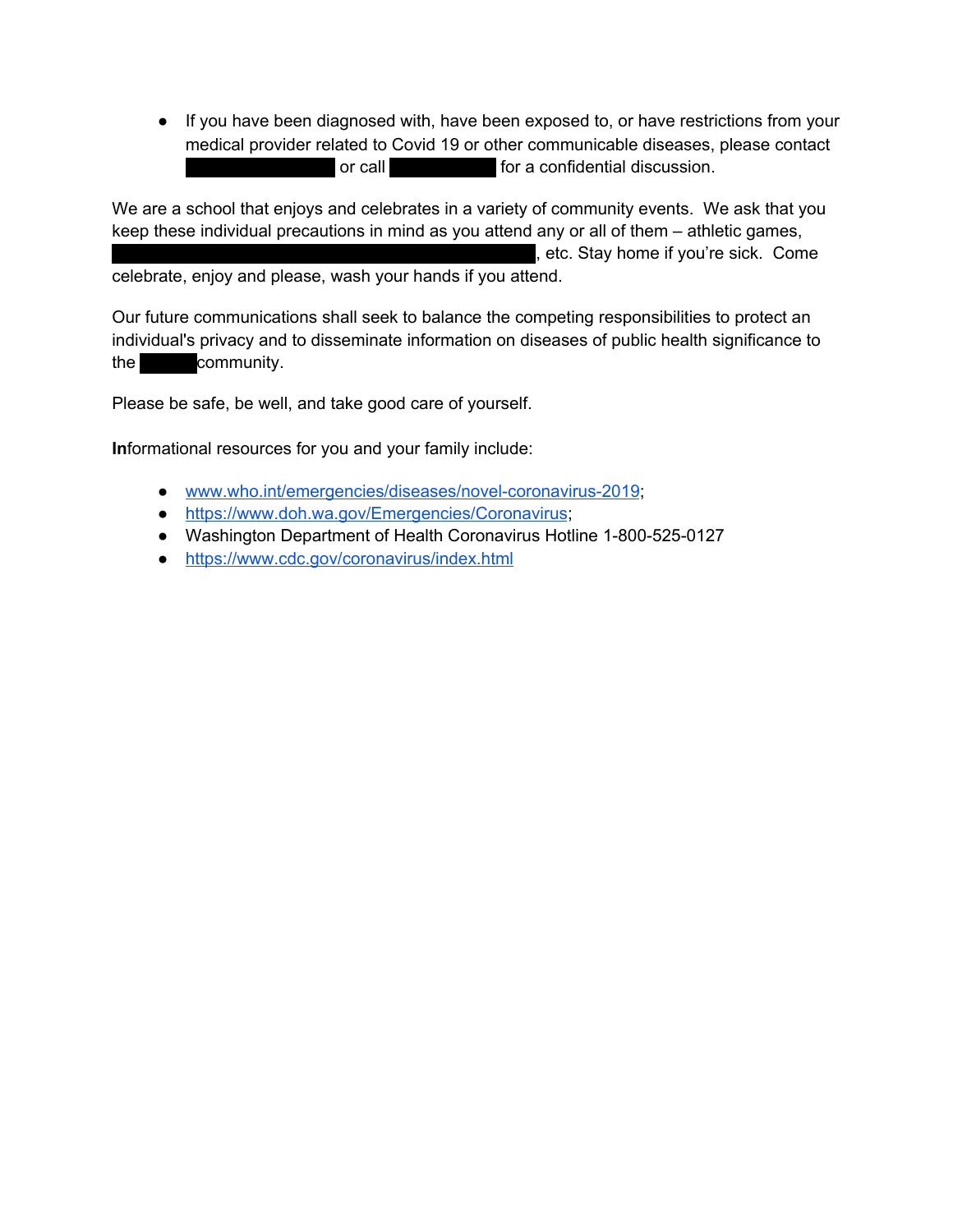## **March 2nd**

Good evening to all of you –

We are being updated continually on the Coronavirus-COVID 19 situation, and those updates are informing our decisions at heat for this coming week. This weekend has included news of additional cases bringing the total to 13 positive confirmed cases in Washington; 3 in Snohomish County and 10 in King County including 2 deaths. We are saddened by that news and offer our deepest condolences to those families.

currently does not have a known exposure or specific concern of exposure. Our team continues receiving guidance from public health officials, infectious disease professionals, our educational network, as well as consulting CDC, NIH, and WHO information as we make our plans.

Decisions may change as new information comes our way. That is the nature of this uncertain situation. Our goal is to anticipate risks appropriately, minimize confusion, provide continuity of instruction, while keeping the safety of students, faculty and staff as the priority.

With all of that in mind, this is our week ahead at  $\blacksquare$ :

**Finals**- We plan to proceed with finals as scheduled at this time. We also are aware that this may change as new information about COVID-19 becomes available impacting our schedules.

**Our community health**- We continue to encourage your student to stay home should you have fever, sniffles, cough, sneezing, sore throat, or symptoms affiliated with cold, flu or other infectious disease and seek appropriate medical attention.

We will support your student if they stay home for these reasons through Division Leadership, Learning Support, and Counseling on accommodations for those missing days due to illness.

We continue to be very aware that certain communities of color and ethnicity are being targeted during this time based on ignorance, fear, and misinformation. That type of profiling is not acceptable in any community and especially in ours, striving for inclusivity and belonging. Please let us know immediately should you hear of or feel you are the target of any of these behaviors.

Our intent is to make decisions with safety of our students, faculty, and staff in mind with the information from these experts guiding our evaluation of those risks.

We appreciate the feedback and input from our faculty, staff, and families as we move forward. Take care of yourself and each other as we navigate through this uneasy and complex time.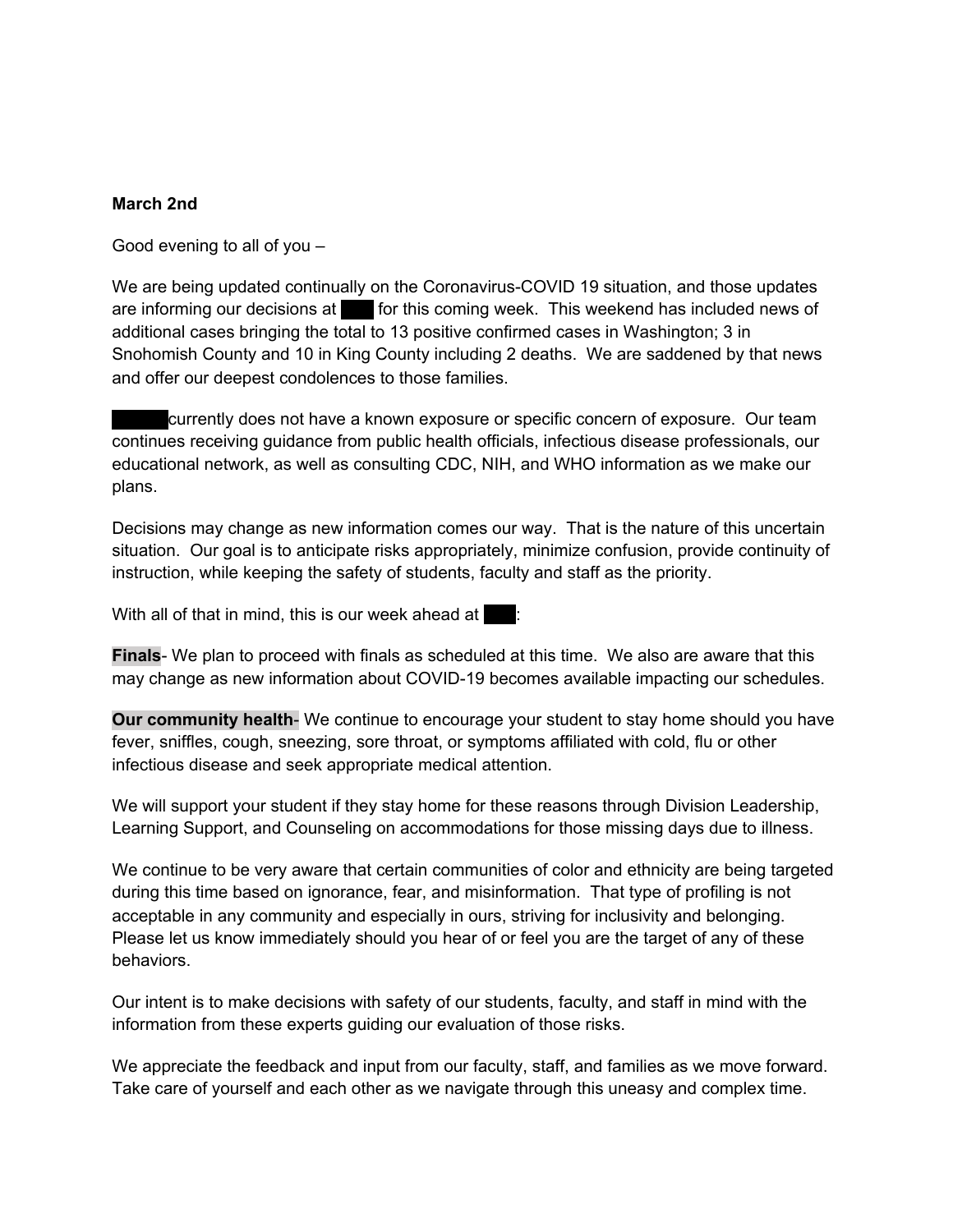### **March 4th**

Families, Upper School Students, Faculty and Staff,

We want to take this opportunity to update you, as our  $\Box$  community on our most recent information related to Coronavirus (COVID-19), and impacts to our school. We have appreciated our families who have reached out to us with questions, concerns, and support while we navigate through this uncertain situation. We encourage you to continue doing that by contacting Safety at **higheral contacting Safety at hidden.** Or via the Safety Hotline call

Our Crisis Response Team has been meeting each day to monitor new information, review guidance from public health and infectious disease specialists, to understand risks related to our student population, review events and activities for postponement or cancellation, and identify and activate precautionary measures. We are evaluating these each and every day, and we know this is a very fluid and ever-changing situation.

**Hidden continues to have no reported or confirmed cases of students, faculty, staff, or administration with Coronovirus COVID-19 or who have had direct exposure to someone who has been diagnosed with Coronovirus COVID-19.**

**is also not planning an extended closure at this time.** We are evaluating all of our activities. We will continue announcing any cancellations. We are preparing for the possibility of closure and putting multiple preventative measures in place to reduce the chances of exposure.

King County Public Health and Washington Department of Health have recently announced that they do not recommend closure of schools at this time unless there's a specific exposure that they will help manage and advise.

They offer a variety of rationale in their thinking related to the risk profile of students while at or away from school, as well as cite, stability of education as highly important. We do feel that continuity is important and that higher may provide a much-needed sense of sanity and routine for some. And, we will continue to evaluate this on a daily basis.

### **We can't reinforce the following enough…**

· **PLEASE STAY HOME** if you**,** as employees, students, and any other visitors, are sick, especially if you have a fever, showing signs of cough/flu/pneumonia, shortness of breath, sore throat, or other respiratory conditions and could be suspected of being contagious. Please seek appropriate medical attention.

We are committed to our students and know that a decision to stay home is potentially stressful for students, but we have and will accommodate their absence and work with families through this situation. This was reinforced in  $\Box$  email earlier today.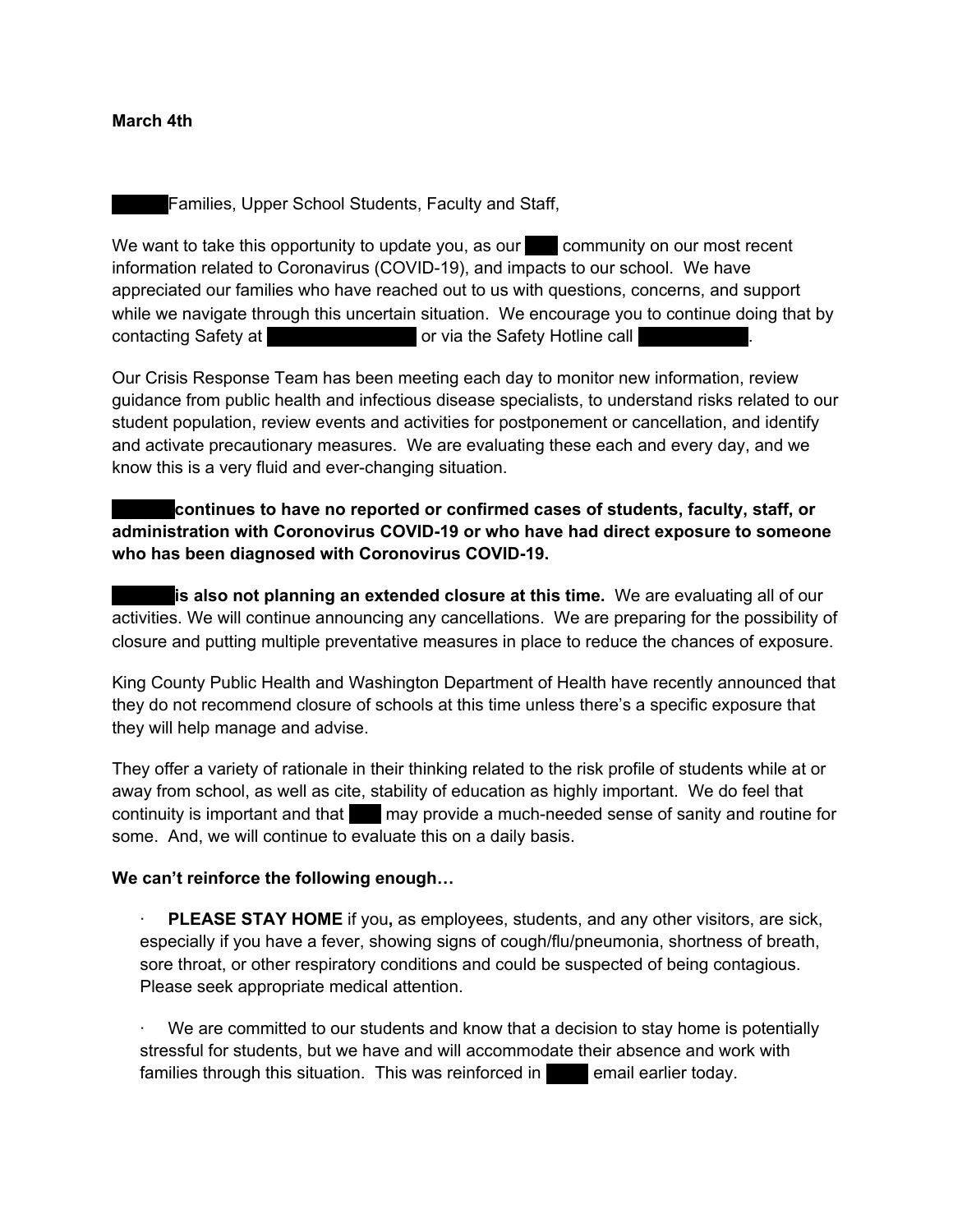We are committed to our employees and know that a decision to stay home is potentially stressful for our faculty and staff. We have revised our sick leave policies at his so that no absences are counted against faculty/staff at this time so they are supported if they need to stay home. This is a value-based decision and we feel that our specific values of trust and responsibility will be honored.

· If you are immunocompromised, or in a vulnerable population such as pregnant or elderly, **PLEASE STAY HOME** to avoid increased exposure to the public due to your condition.

If you start to feel sick while at the school, are showing signs of fever/cough/flu/pneumonia, sore throat or other respiratory conditions, **PLEASE GO HOME** and seek appropriate medical attention.

If you have come in contact with or have heightened concern that you have been exposed to this or any other communicable disease, seek appropriate medical attention and stay home. As a reminder from our previous emails, if you have been diagnosed with, have been exposed to, or have restrictions from your medical provider related to COVID -19 other communicable diseases, please contact enable or call emails or call phone number for a confidential discussion.

# **BASIC FACTS**

Again, extending continues to have no reported or confirmed cases of students, faculty, staff, or administration with Coronovirus COVID-19 or who have had direct exposure to someone who has been diagnosed with Coronovirus COVID-19.

We will be updating you if that information changes. As you can imagine, the rumor mill is strong amongst students, and social media between students at our school and other schools is rampant. We commit to updating you as soon as possible and on the advice of public health should this change.

# **SCHOOL PRECAUTIONS**

Our priority is the safety of our students, faculty and staff, and at this time, we feel we can meet that while providing continuity for our students and potentially a place of sanity and routine during an uncertain time. We understand that not all will agree with that decision-making approach, and we will support you and your family with the individual decisions you make in keeping your child at home.

A high-level summary of precautions includes:

· We have initiated cleaning protocols for our buildings and busses. Common areas are cleaned throughout the day, high contact areas such as handrails, restrooms, food service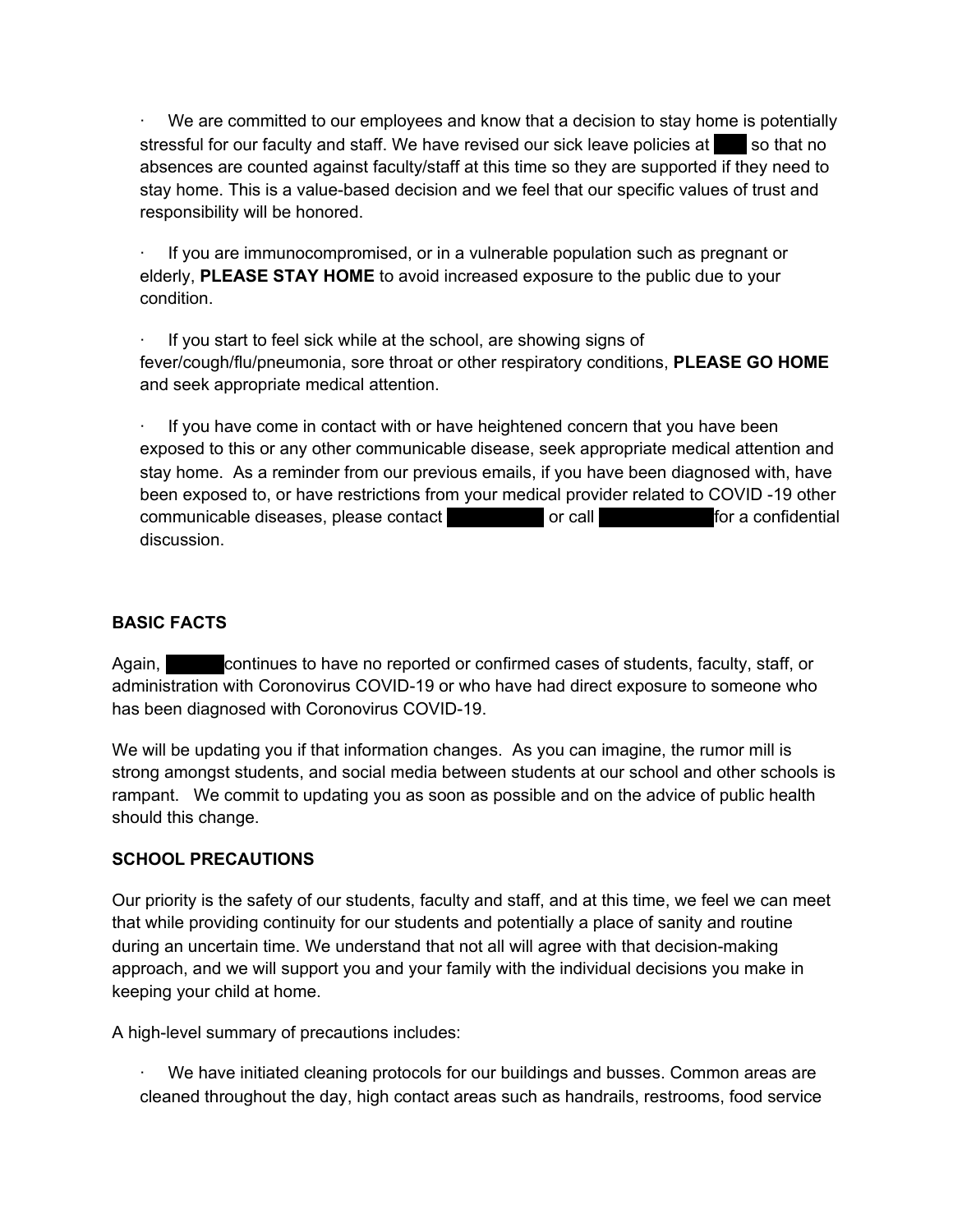areas, security and elevator keypads, etc. are being disinfected throughout the day. Faculty and staff are disinfecting their personal keyboards, phones, etc. throughout the day;

· All buildings will have an extensive deep clean throughout all areas starting Thursday afternoon through Monday, as had no classes scheduled due to Faculty Professional Development days;

We have instituted elevated food service protocols such as eliminating self-service salad bars, "build your own" sandwich stations, and any other "build your own" offerings. Food will be pre-packaged or served by food service staff using sanitary protocols versus shared serving utensils on a buffet line;

We are adding additional resources and information around the school for our students, faculty, and staff. That includes informational signage reminding of handwashing, respiratory etiquette, and "stay home when sick" reminders. We also have outfitted all areas with hand sanitizer especially in high traffic areas such as lunchroom, restrooms, and lobbies.

# **COMMUNICATION**

We commit to providing timely updates. We expect there to be many and we will try to consolidate those as much as possible for our community.

We will focus the communication from SAFETY or Head of School on the information most relevant to the whole community. There may be times that specific groups may get communication that is relevant to the small group, club, team, or event which is not shared with the broader community to allow all of you to focus on the information most important to you.

As a reminder, and in the event of a closure – extended or otherwise, we will communicate to all of our hide community via text, email, social media, and/or media of the closure impacting attendance. This will be similar to the communication you received during our earlier snow closures this year.

In the event of an extended closure lasting more than one day, th[e](https://resources.finalsite.net/images/v1578713914/seattleacademyorg/o9dpymeffw5opqwkqgbo/SeattleAcademy_ExtendedForFaculty.pdf) Extended Closure Plan will take effect.

We are very aware the certain communities of color and ethnicity are being targeted during this time based on ignorance, fear, and misinformation. We are having conversations with students to address that behavior as we become aware of it. That type of profiling is not acceptable in any community and especially in ours striving for inclusivity and belonging. Please let us know immediately should you hear of or feel you are the target of any of these behaviors.

# **PERSONAL PRECAUTIONS**

The recommended individual and family precautionary measures include: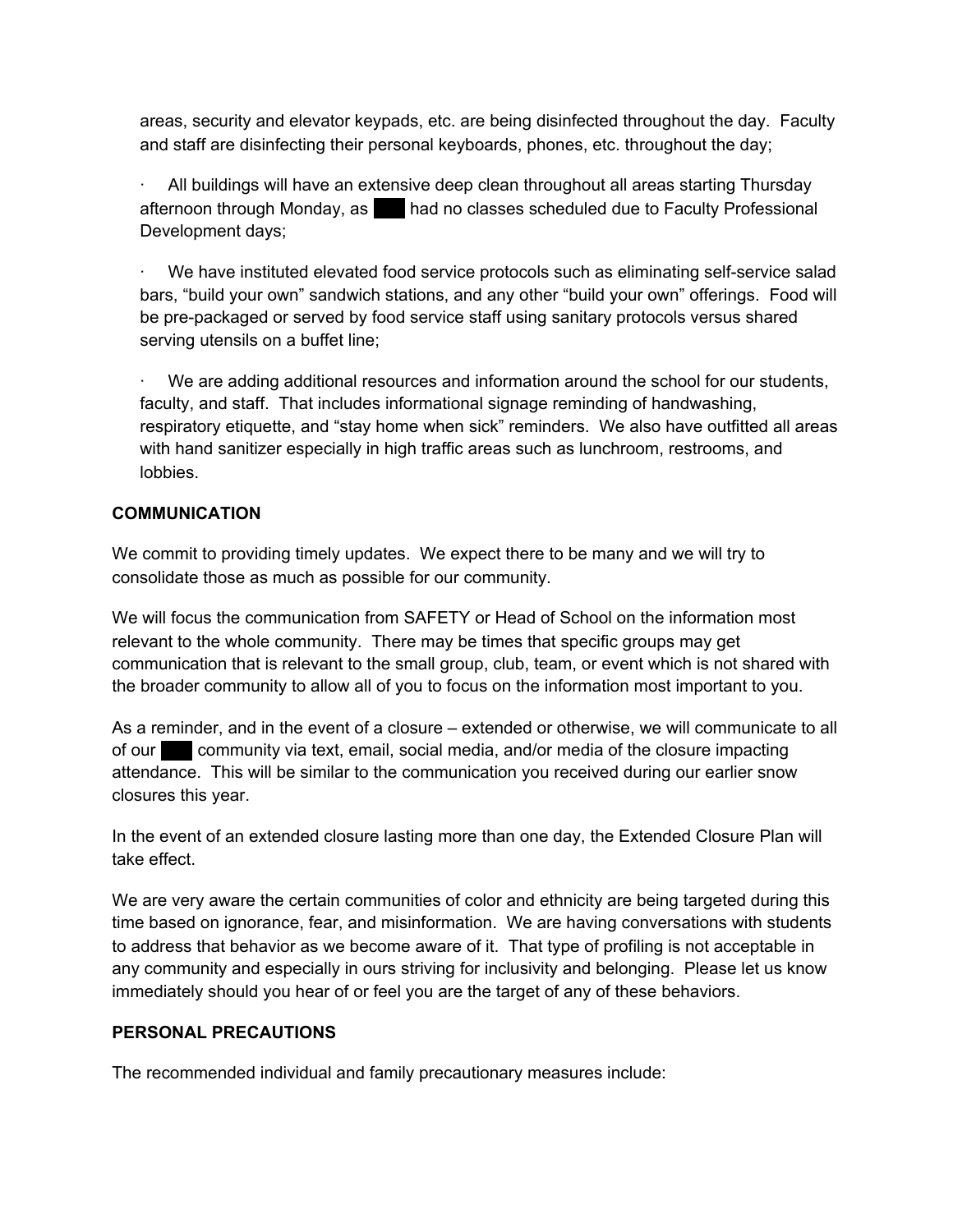## · **STAY HOME** if sick!

Hand washing, hand washing, and handwashing with warm, soapy water.

Respiratory etiquette – When coughing and sneezing, cover your mouth and nose with flexed arm or tissue. Throw tissue into bin immediately after use. Clean hands with hand sanitizer or wash hands thoroughly after.

- · Avoid touching your eyes, nose, and mouth; and
- · Clean and disinfect high touch areas such as desks, keyboards, phones, etc.

## **EVENTS**

Following the recommendation of social distancing, we have made the decision to cancel several events between now and Spring Break. Cancellations for this weekend have been communicated to those groups affected. We will be providing specific cancellation information to you before the end of the week for future events.

Please be safe, be well, and take good care of yourself.

## **Informational resources for you and your family:**

KING [COUNTY](https://kingcounty.gov/depts/health/communicable-diseases/disease-control/novel-coronavirus.aspx) PUBLIC HEALTH – Seattle & King County

[WASHINGTON](https://www.doh.wa.gov/Emergencies/Coronavirus) STATE DEPARTMENT OF HEALTH - Coronavirus and Hotline 1-800-525-0127

WORLD HEALTH [ORGANIZATION](https://www.who.int/emergencies/diseases/novel-coronavirus-2019) – Coronavirus COVID-10

CENTERS FOR DISEASE [CONTROL](https://www.cdc.gov/coronavirus/index.html) (CDC)

Just for Kids: A Comic Exploring The New [Coronavirus](https://www.npr.org/sections/goatsandsoda/2020/02/28/809580453/just-for-kids-a-comic-exploring-the-new-coronavirus?utm_source=newsletter&utm_medium=email&utm_content=this%20downloadable%20comic&utm_campaign=Weekly-03-03-20%20%20) (NPR)

Talking to Teens and Tweens About [Coronavirus](https://www.nytimes.com/2020/03/02/well/family/coronavirus-teenagers-anxiety.html%20%20https:/childmind.org/article/talking-to-kids-about-the-coronavirus/) (New York Times)

Speaking Up Against Racism Around the New [Coronavirus](https://www.tolerance.org/magazine/speaking-up-against-racism-around-the-new-coronavirus) (Teaching Tolerance)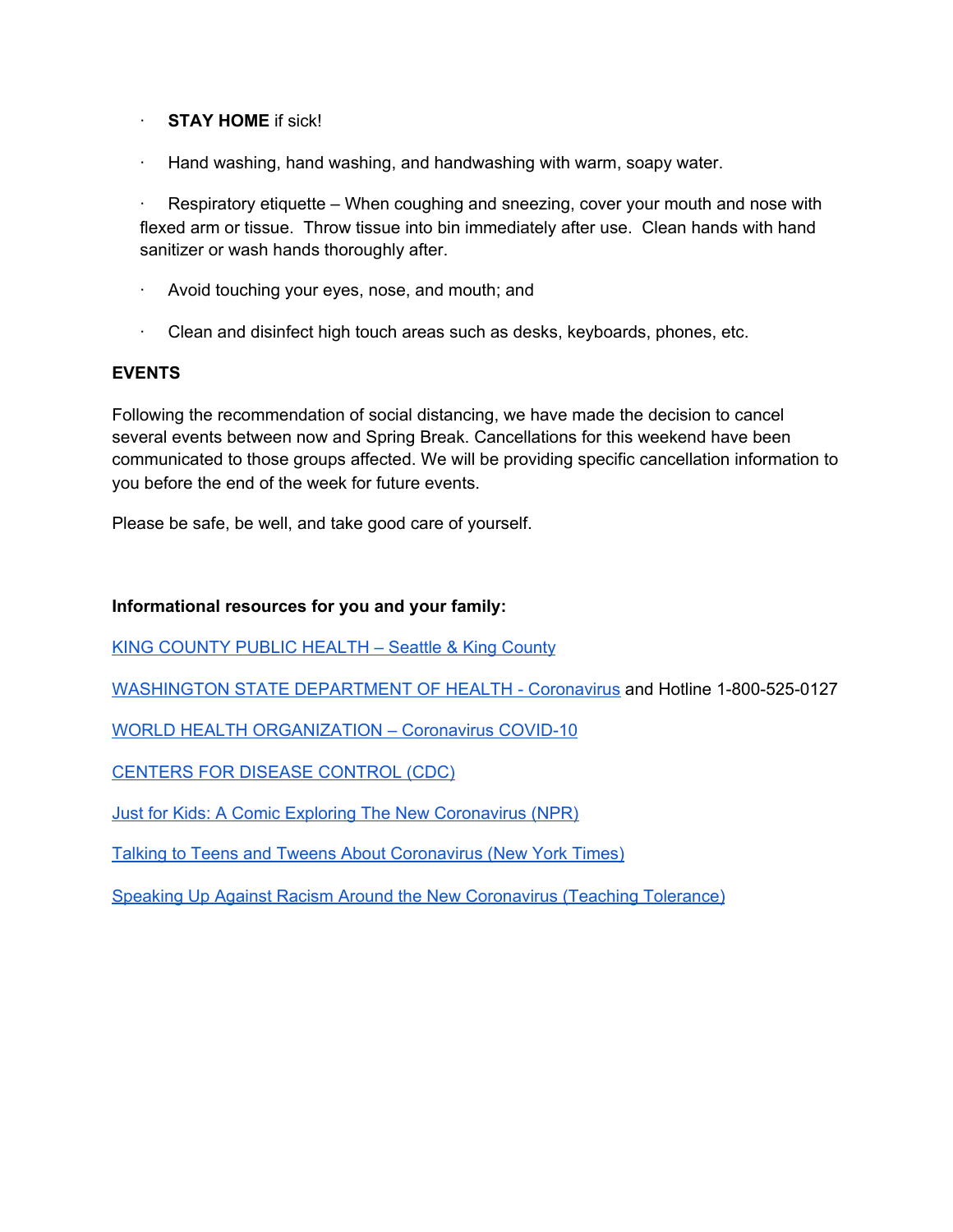### **March 6th**

Dear Community,

We have made the decision to go into extended closure status effective Tuesday, March 10th through our return from Spring Break, on Monday, April 20th.

The goal of this letter is to let you know the What and the Why of my decision, not to lay out the specifics of the plan. That information will follow, and will by nature be evolving in the coming days and weeks.

This is not a decision that I make lightly, nor in response to any kind of political or social pressure. And it's not made in response to specific cases of Covid-19 being present in our community. continues to have no reported or *confirmed cases of students, faculty, staff, or administration with Coronovirus COVID-19 or who have had direct exposure to someone who has been diagnosed with Coronovirus COVID-19.*

And……

I believe that given what we know about the virus, we would be taking this action at some point.

And I don't see the benefit in waiting until that happens, and then reacting.

There comes a point where the best way to deal with the mounting variables is to begin to take control of the situation when and where we can. We will provide clarity in ways that may be easier said than done, but that can be addressed as we roll up our sleeves and dig in.

And while continuing to plan is prudent, I'm also mindful of a piece of wisdom attributed to many military leaders: "No plan survives first contact with the enemy."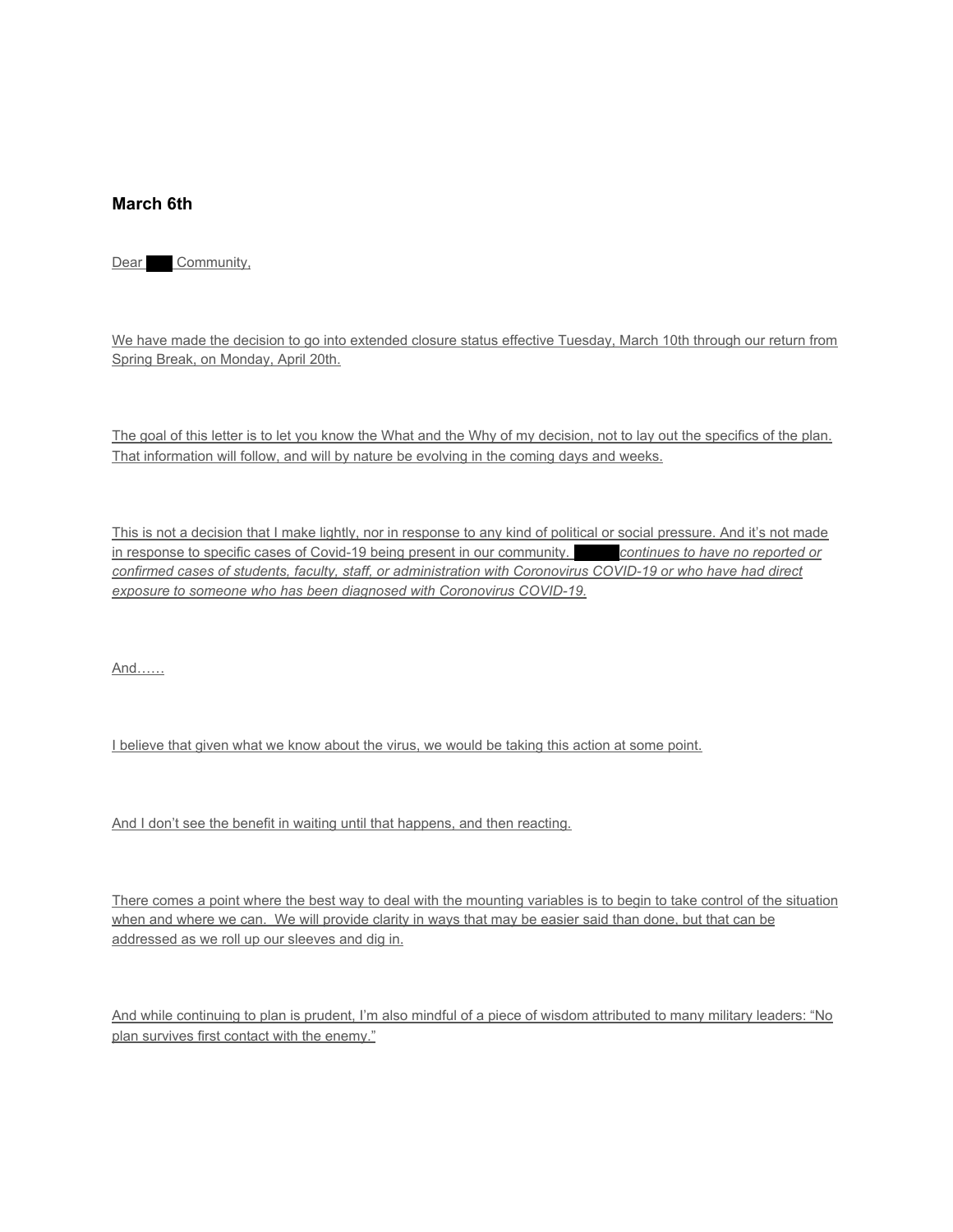Their point was that plans are unimportant. Their point was rather that once the plan goes into action, the real learning begins. The ability to execute, adapt and iterate is more important than the ability to plan.

There are always reasons to wait, and there will always be a range of opinions about why and when to act, but ultimately I believe that we've reached the point of needing to move from plan to action.

I'm confident in our faculty and staff, and in our students. The challenges in the weeks ahead will bring into focus what it means to be "a dynamic community that challenges students to question, imagine and create in order to contribute boldly to a changing world."

We'll continue to navigate a lot of uncertainty as we provide continuity of instruction, as we try to find ways to keep kids active and engaged, and as we grapple with how to be a supportive and caring community absent the kinds of proximity and connection that we're used to.

In a letter sent last night to the class of 2020 and their families, I shared with them the disappointing decision that the Senior Trip would not go to high in April. The following is applicable to all of us right now:

*I am asking you to understand the decision, but I want to be really clear about the following to the class of 2020: You get to be disappointed, you get to be angry, and you get to flat out be really bummed about this. I am all of those right now too, and will be for a long time.*

*Unfortunately, with the trajectory of the public health outbreak in our city, there are probably more disappointments to come. We won't be in a business as normal mode this spring. The virus will have all kinds of implications for lots of things that are on the calendar for the end of the year. So right now, I'm trying to keep the bow of the kayak straight into the wind and keep us moving forward in the waves rather than trying to make decisions too far out ahead.*

*But there will likely be more emails like this to come. And when they do, you get to be disappointed, you get to be angry, and you get to flat out be really bummed about it.*

*And then at some point, we'll need to refocus on the things we can control, and look for ways to do what we can to make up for this together. The legacy of the class of 2020 is going to be the senior class that provided leadership in a tough time, and helped the community navigate a really challenging spring.*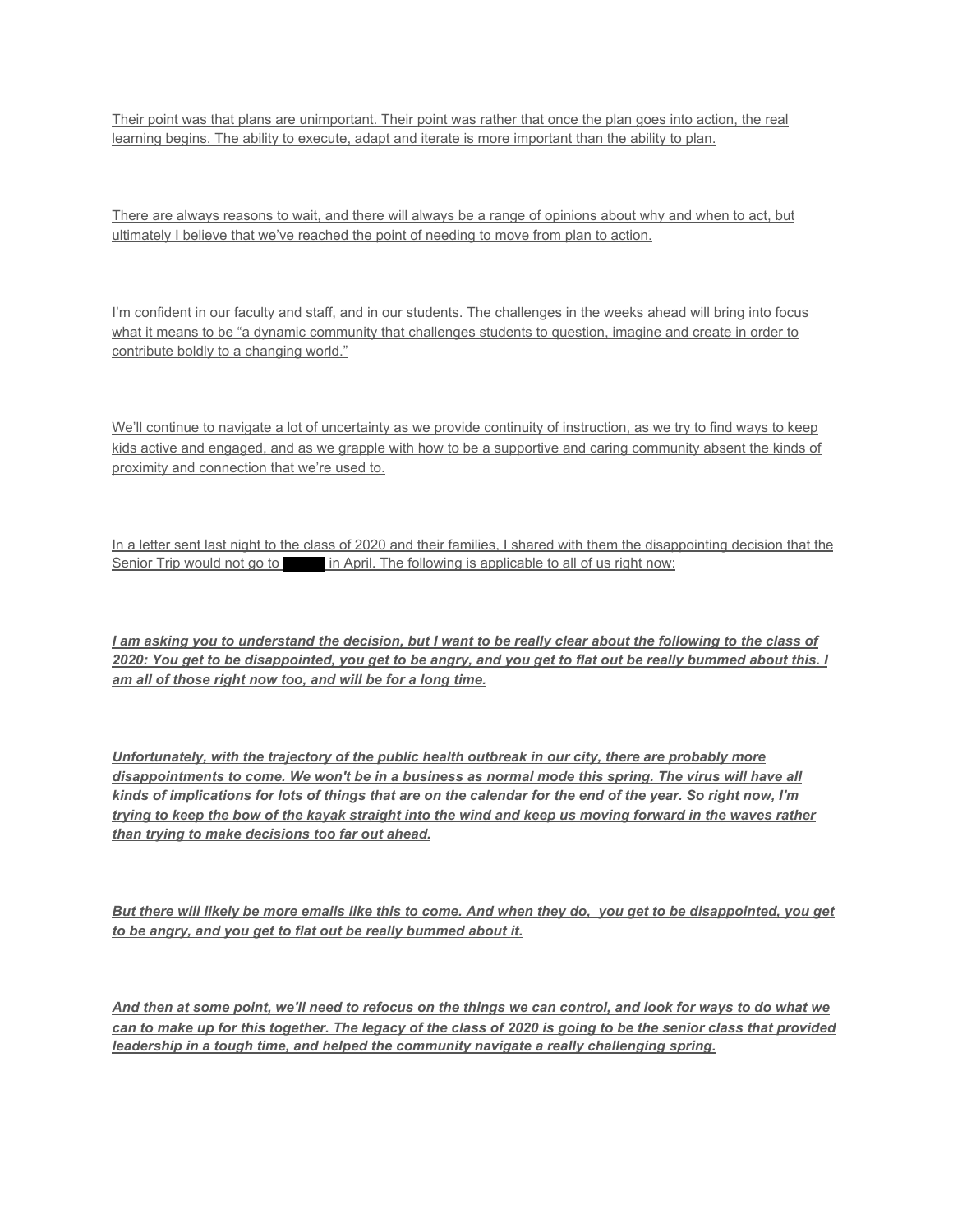I would ask all of us to lean into the request I made of them in that final paragraph.

These are difficult times for our city, our state and for our nation. But in the midst of all these challenges, I continue to be grateful to be a part of this community.

I ask that you continue to share your feedback, frustration, and encouragement with me.

I ask for your patience as we move from Plan to Action.

I'm grateful for the many ways you're taking care of each other and working to strengthen our community. And I'm reminded time and again of how important it is that we continue to be clear about our mission and values, that we consciously work to strengthen the bonds in our communities, and that we take care of each other.

You'll receive additional information and instructions from division and academic leadership specific for your kids and again, commit to updating you along the way.

Please reach out to me directly if you have questions or suggestions.

Head of School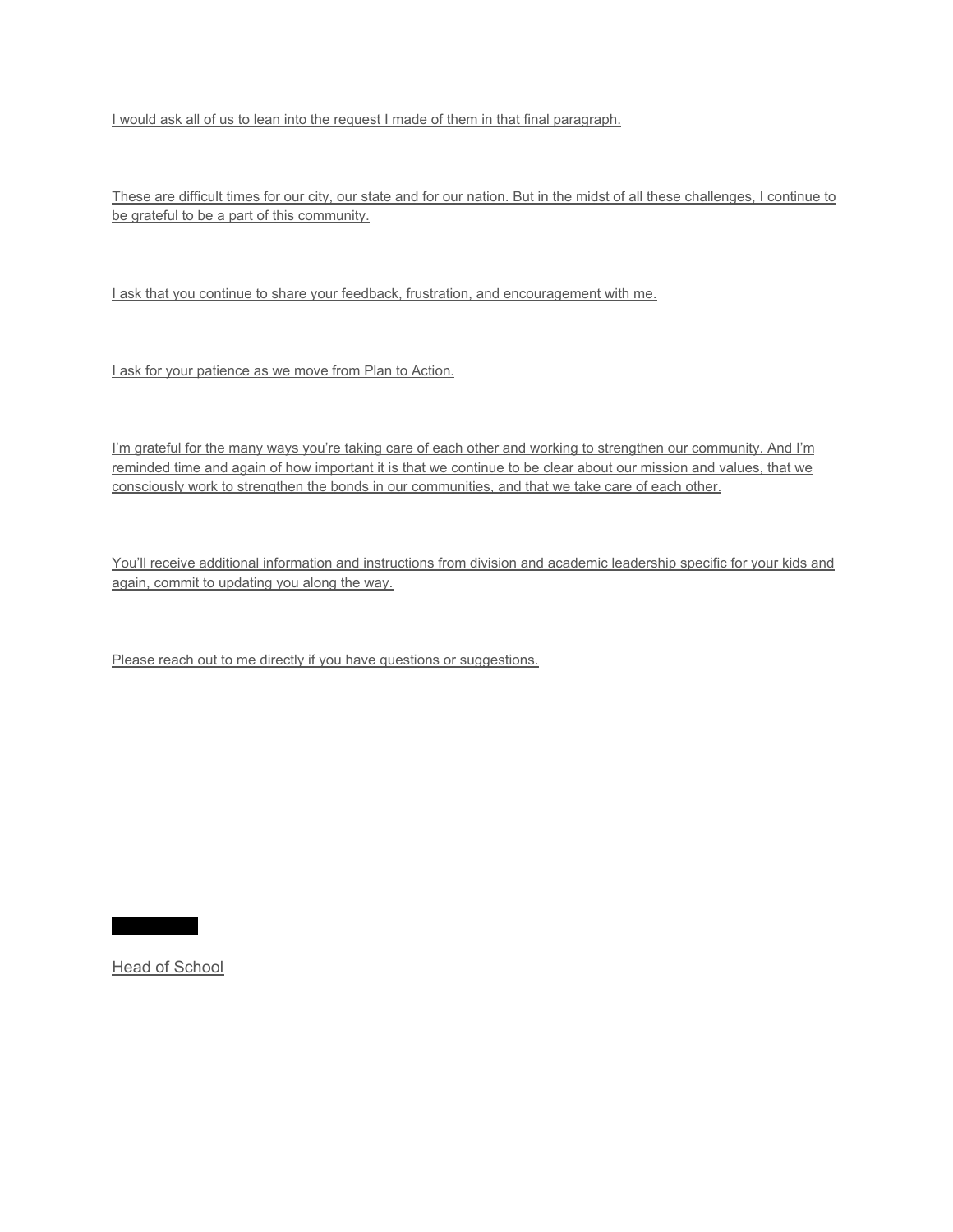### **March 12th**

Good Evening Community,

As many of you may know, Governor Inslee announced today that all private and public K-12 schools in King, Snohomish, and Pierce counties shall close until April 24. That decision impacts all schools including equation peer and feeder independent schools, and our neighborhood public schools.

As a result, will extend its previously announced Extended Closure and Remote Learning Plan. Students, faculty and staff should plan to return to classes on campus, at the earliest, on Monday, April 27. We recognize that authorities might well mandate a longer closure.

This change in schedule extends our previous Extended Closure and Remote Learning Plan for an additional week beyond our current plan.

In addition, all activities, competitions, practices, clubs, rehearsals, and auditions will be cancelled until our return to campus on Monday, April 27. This applies to all arts, athletics, robotics, academic, humanities/rhetoric events, etc. Our initial hope was to hold some of these, if possible, during our Extended Closure and Remote Learning Plan, but we've come to the conclusion that doing that would not align with virus containment priorities for our community or with today's proclamation.

#### **Remote Learning Support**

Today was our first day of remote learning. Day 1 is complete! We've received feedback from many of you regarding how it's going for your child. The feedback is very helpful, and we encourage you to continue providing us with that input. Today we delivered books and supplies to over 25 families who were unable to come to earlier this week. We will continue deliveries tomorrow so if you need additional items out of your student's locker or other items, please email **hidden**, and we'll coordinate a delivery as soon as we can.

If you need assistance with or are having problems with access or connectivity to technology, please contact , and we will troubleshoot your request.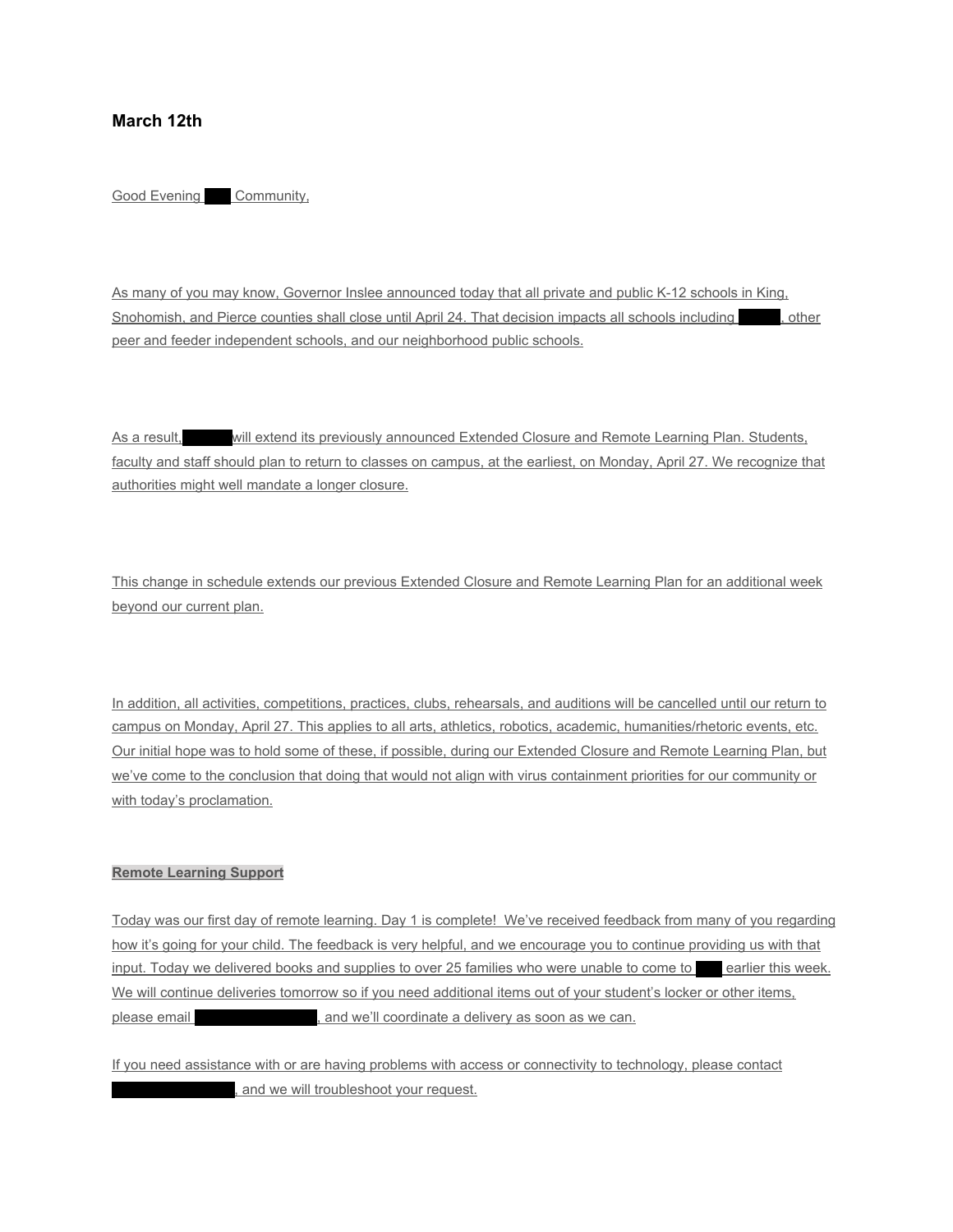#### **Our Commitment to You**

You will continue to be connected and get information from your child's teacher, their advisor, their division leadership, and administration at we will update you often and help all of our community to navigate these truly uncharted waters of the Coronavirus-COVID 19 situation.

Our goal is to support, support, support our students, our families, our faculty and staff, and our community as best we can. Our goal is to provide a strong educational experience while providing guidance, assistance, and maintain our community connection with you.

#### **How Can You Help?**

We need partnership with you as students and families. Be open with us during your check-ins. If you need additional help and support, please let us know. We can't help and support you if we aren't aware of what's needed. Help us help you. The person you're talking with may not be the one best equipped to assist you, but our network is strong, and in most cases we can assist.

Please connect with counseling. Please connect with your teachers. Please connect with leadership. Please connect with us. If you don't know who to reach out to, feel free to email  $\qquad \qquad$  or and we will navigate your request.

#### **Our Responsibility**

Our action, and now all schools' action, of Extended Closure is meant to reduce the risk of exposure, support containment objectives, reinforce preventative measures, and reduce opportunities for transmission. This will only be successful if, while your students and our faculty/staff are away from campus, that you exercise **social distancing** and **personal precautions**.